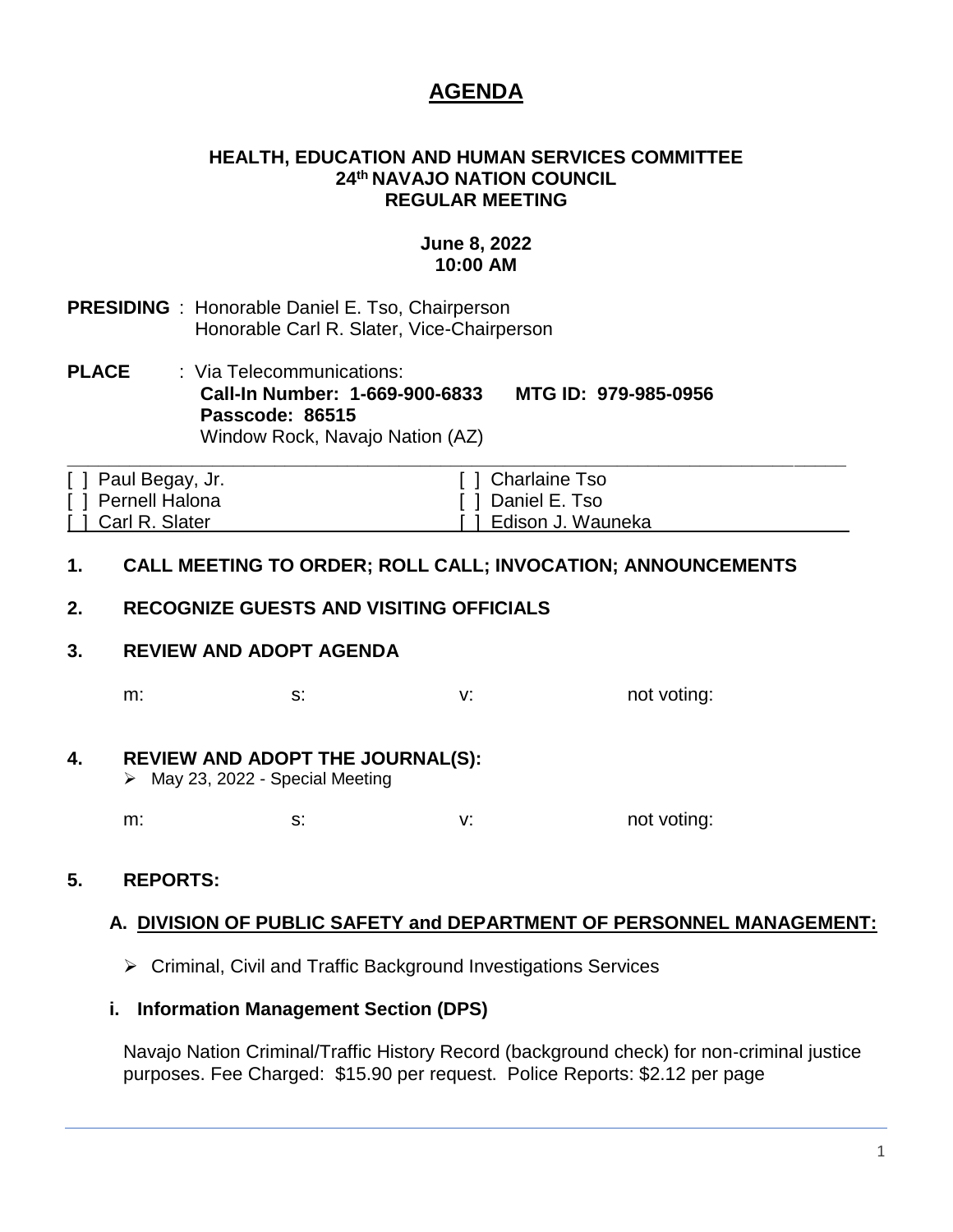(e.g., Housing, Employment, Social Services, etc.)

# **ii. Office of Background Investigations (DPM):**

"OBI is the lead agency for the Navajo Nation for the oversight and maintenance of the minimum standards of character that meet or exceed federal, state, tribal and local requirements. It provides investigative and adjudicative services, including, but not limited to, verification searches, character references, civil searches, fingerprinting services, criminal record searches, credit checks, program specific searches, and employment suitability."

Fingerprinting:

- FBI Certified Live Scan electronic fingerprint submissions The Livescan can be administered off site at field offices.
- FBI Certified Scanner to scan fingerprint images for electronic submissions.

# **Background Investigation Services:**

- FBI National Crime Information Center (NCIC) criminal background check will report information reported by state and local law enforcement agencies.
- Tribal Criminal History Report
- Sex Offender searches at the National and State levels.

# Verifications:

- Social Security
- Motor Vehicle Records Searches
- Valid Driver's License

# **iii. Coordination of Background Checks of Navajo Nation Personnel and School Board Members – (DHR)**

- Department of Dine' Education
- Bureau of Indian Education
	- o Coordination

### **Presenter(s):** Jessie Delmar, Division Director, Division of Public Safety Jolene Etsitty, Delegated Supervisor, Office of Background Investigations, DHR

 Dr. Perphelia Fowler, Executive Director, Department of Human Resources

Dr. Harold Begay, Superintendent, Department of Dine' Education Dr. Carmen Muffett, Assistant Superintendent, DODE

m: s: s: v: Not Voting: